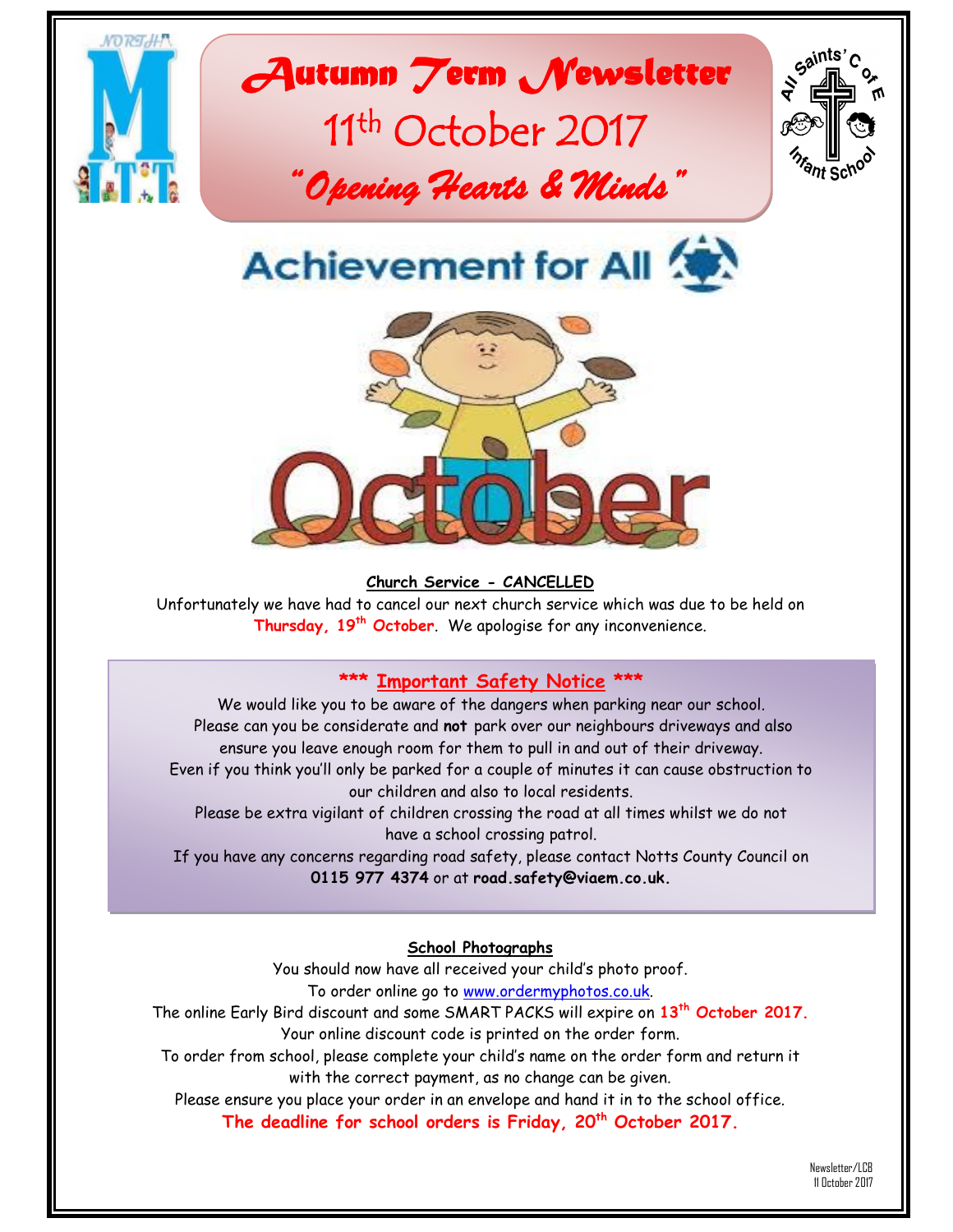## **The Zone Disco – Bonfire Theme**

We are holding our end of term disco next week on **Thursday, 19th October.** Tickets will be on sale as from **Monday, 16th October** for £1.50. There will be hotdogs, mushy peas, popcorn and refreshments, along with craft tables, lucky dip, face painting and lots more! Children can come to school in non-uniform and wear their party clothes if they wish to.

**Parents Evenings**

We are holding Parents Evenings on the following dates:- **Tuesday, 31st October from 1.30pm – 5.00pm**

**Wednesday, 1st November from 3.20pm to 6.00pm** To book an appointment, please put your child's name down on the timesheets which will be on

display in the entrance foyer as from **Monday, 16th October.**

## **Celebration Super Stars**

Our winners for week ending **Friday, 6 th October 2017** were:-

# Reception > Layla Year One > Charlie & Ruby Year Two > Mia & Adaora

Congratulations to all our '**Super Stars**', keep up the excellent work!

## **Macmillan Coffee Morning**

The PTA are hosting a Macmillan Coffee Morning on **Friday, 3 rd November** from **8.15am**. We would appreciate donations of **cakes**, any shapes and sizes, to sell on the morning. **Please could you pop them into school as you collect children on the afternoon of Thursday, 2nd November. Many thanks.**

If you're dropping your children off at Breakfast Club, you can buy a 'takeaway' coffee and cake to go. We hope as many parents, family and friends can join us in the morning to support this wonderful charity and have a coffee and cake with us.

**-o0o-**

Breakfast Club on **Friday, 3rd November** will be held in the staff room. Celebration Worship Service will be held on **Thursday, 2nd November** instead of Friday for this week only.



### **Half Term Holiday**

Just to let you know that school will close on **Friday, 20th October** at 3.10pm for half term. School will re-open to children on **Tuesday, 31st October** as **Monday, 30th October** is an **Inset Day.**

> Newsletter/LCB 11 October 2017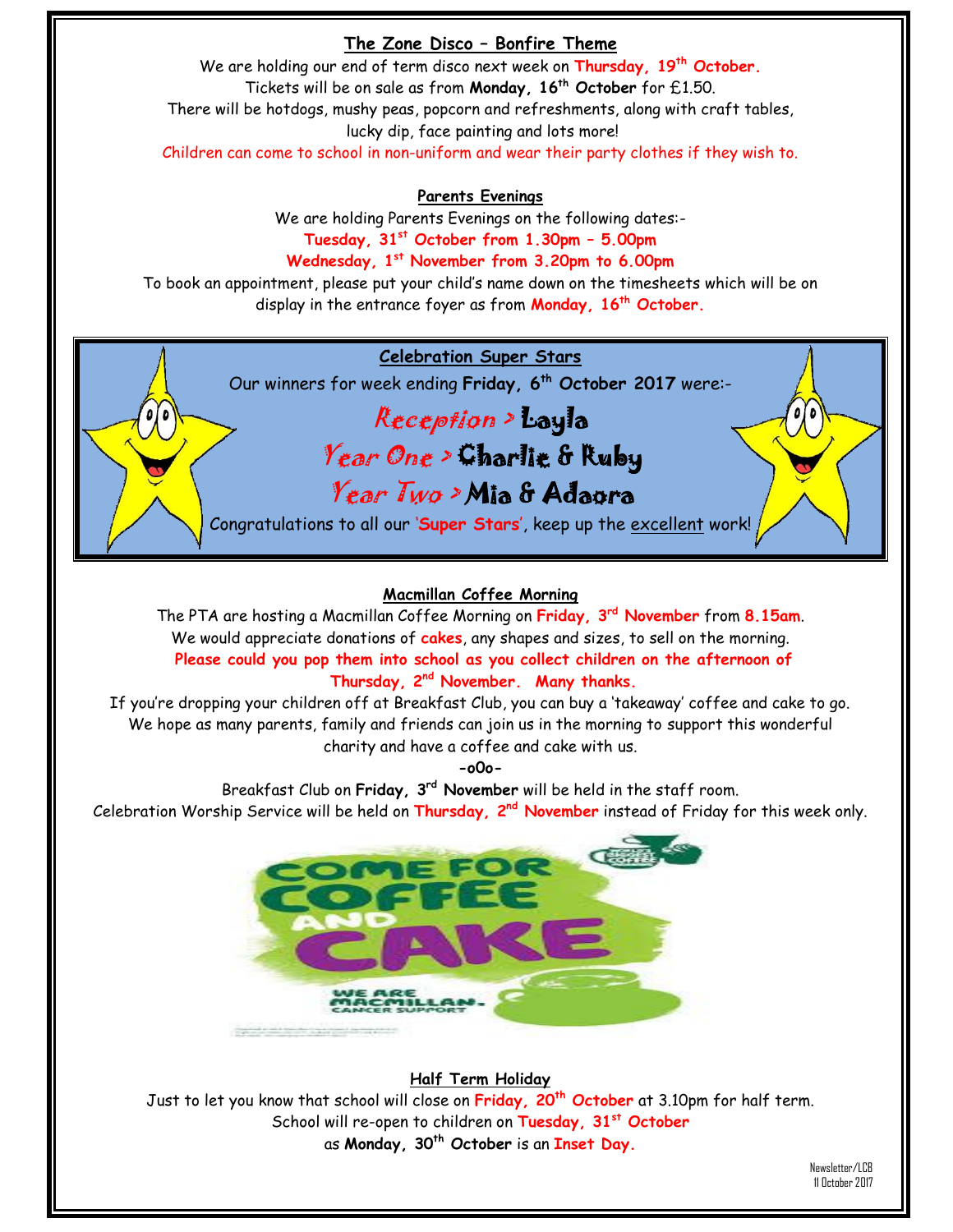#### **After School Clubs**

#### **The Zone – Years 1 & 2 ONLY**

The Zone is on tomorrow, **Thursday, 12th October** from **3.10pm** to **4.15pm.** Please ensure you have paid for your child's place prior to their attendance.

#### **Mathletics After School Club – Years 1 & 2 ONLY**

Mathletics Club will be back on **Wednesday, 18th October**.

#### **Recorder Club – Year 2 ONLY**

Recorder Club for Year 2's is being held on **Friday, 13th October** at **3.10 – 4.00pm.** We have some places still available if your child wishes to take lessons.

#### **Flu Vaccination for ALL Children**

Just to remind you that Nottinghamshire Healthcare NHS are coming into school next week on **Tuesday, 17 th October** to offer the flu vaccine to your child. The flu vaccine is simply a spray up the child's nose, it is painless and very quick. **If the consent form is not returned in time for the vaccinations your child may not be able to have the spray vaccine. Please see the school office if you require an additional form to complete.**

#### **Road Safety : Zig-Zag Lines – No Parking**

Please can parents be aware that they should **NOT** park on the **yellow zig-zag lines** at **ANY TIME**. Nottinghamshire County Council patrol the school area and will record any cars parked on the lines, regardless of the time they are parked, which will incur a fine from the Council.

#### **Christmas Pantomime**

As you will be aware, our children are going to Derby Arena on **Wednesday, 6th December 2017**. The cost of the trip is £15.00 which has been subsidised by school. The children will be having a packed lunch which is being provided by school. Please can you return your tear off slip with either your deposit of **£5.00** or full payment of **£15.00** to school at your earliest convenience. If you would like to pay by instalments please speak to Mrs Benham in the school office and this can be arranged for you. A further letter with a final date for outstanding payments will be sent out nearer the time.